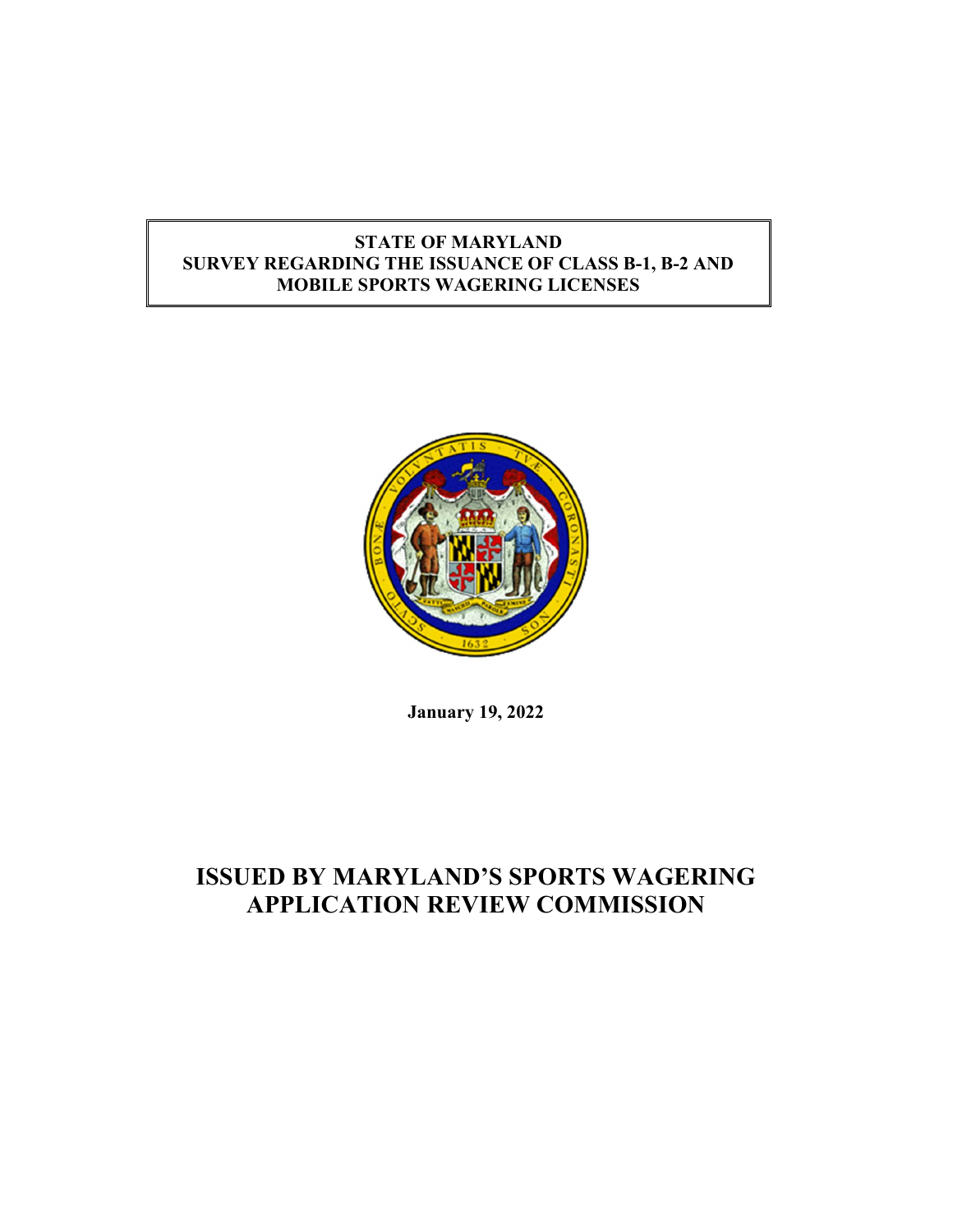#### SECTION 1 GENERAL

#### A. Background

 On May 18, 2021, the Governor of the State of Maryland (the "State") signed into law HB940 (the "Act"), to regulate fantasy gaming competitions and implement sports wagering in the State. The Act, among other things, authorizes license holders to accept wagers on sporting events and requires the State Lottery and Gaming Control Commission (the "Commission") to regulate sports wagering in the State.

The Act also established the Sports Wagering Application Review Commission ("SWARC") to award sports wagering licenses to qualified applicants; evaluate a study of the sports wagering industry to determine whether there is a compelling interest to implement remedial measures to assist minorities and women in the sports wagering industry; evaluate race-neutral programs or other methods that may be used to address the needs of minorities, women, and minority and women-owned businesses seeking to participate in the sports wagering industry; consider whether an applicant for a Class B-1 or B-2 license intends to conduct sports wagering at a facility located in an opportunity or enterprise zone; consider allowing early access to mobile sports wagering to entities with a meaningful partnership with minorities, women, and minorityand women-owned businesses; and adopt regulations that, among other things, seek to achieve racial, ethnic, and gender diversity when awarding sports wagering licenses to the extent permitted by Federal and State law.

The Act creates four classes of licenses for in-person sports wagering (Class A-1, A-2, B-1 and B-2 licenses) and a single class of mobile licenses. The Class A-1 and A-2 licenses and a portion of the Class B-1 and B-2 licenses are issuable to certain applicants designated in the Act; one of up to 30 Class B-1 and B-2 sports wagering facility licenses and/or one of up to 60 mobile licenses are issuable to any applicant who meets the requirements for licensure under the Act. Class B-1 licenses are for entities with more than 25 employees or \$3 million in gross receipts. Class B-2 licenses are for entities with less than 25 employees or \$3 million in gross receipts. The Commission has the responsibility to determine whether an applicant is qualified to hold a sports wagering license, applying the same requirements that the Commission applies in determining whether an applicant is qualified to hold a State video lottery license. SWARC has the responsibility to evaluate a qualified applicant for license award, applying the factors governing the evaluation of applicants in regulations adopted by SWARC.

#### B. Goals

 SWARC's goals are to create an opportunity to achieve an economically successful sports wagering industry and to fulfill its responsibility under the Act to implement the Act in a manner that, to the extent permitted by Federal and State law, achieves racial, ethnic, and gender diversity when awarding licenses, and encourages applicants who qualify as a minority business enterprise or who are small, minority-owned, or women-owned business entities to apply for sports wagering licenses.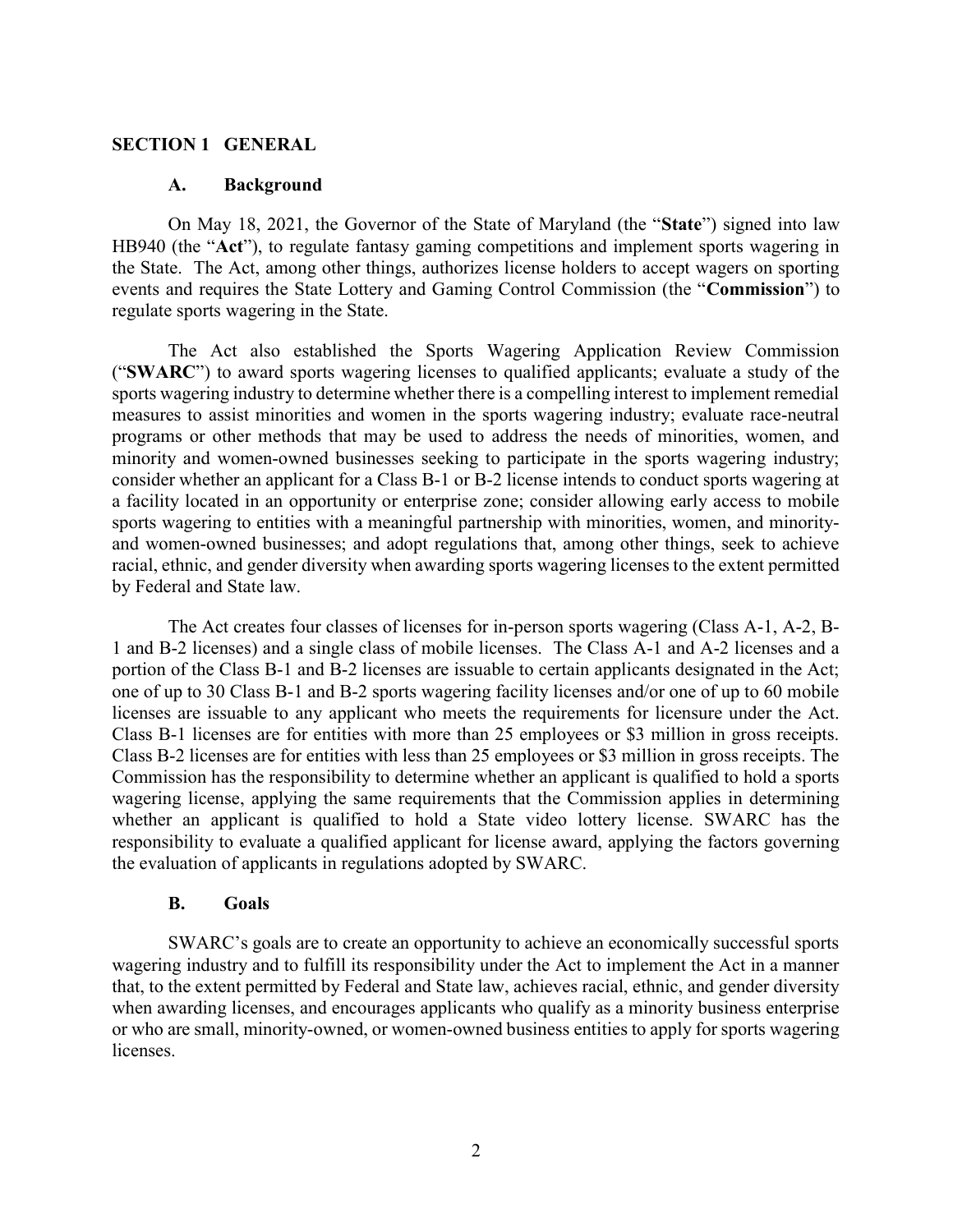## C. Purpose

 Responding to this Survey is not a condition to a sports wagering license applicant participating in the competitive process for selecting an awardee of a sports wagering license and respondents do not need to respond to all questions. Rather, this Survey is a means of information gathering from experienced industry participants. SWARC is seeking feedback, suggestions and comments on the questions set forth in Section 2 below to further its planning process and enable it to take into account the perspective of industry participants on key issues being considered by SWARC. To the extent others have comments but are not experienced industry participants, they too are free to respond with recommendations or suggestions. In addition, it is hoped that the responses to this Survey will provide useful information that will be shared with individuals and organizations who wish to participate in the ownership of a sports wagering license. By providing industry respondents the unique opportunity for input into the planning process SWARC believes it will further its goals as expressed in Section 1 B. above.

### SECTION 2 QUESTIONS

Respondents are invited to respond to any or all of the following questions. This Survey is issued solely for the purpose of obtaining information from experienced industry participants and others submitted on a voluntary basis. Nothing in this Survey should be construed as a commitment on the part of SWARC to award a sports wagering license to any respondent that, in the future, applies for a sports wagering license and responding to this Survey will in no way affect SWARC's consideration of any respondent's application for a sports wagering license. SWARC may, but is not obligated to, include in any future competitive selection process for a sports wagering license any responses obtained through this Survey. Should a respondent to this Survey submit an application for a sports wagering license to SWARC, such application need not incorporate the responses to this Survey submitted by such applicant. Any cost incurred by a respondent in responding to this Survey is the sole responsibility of the respondent. Responses should not include any trade secrets or proprietary or confidential information. All responses submitted in response to this Survey may be considered public records and as such be subject to the Maryland Public Information Act. SWARC reserves the right to amend this Survey prior to the submission deadline. SWARC has the right to contact a respondent after receiving its submission in order to clarify any portion of its response.

- 1. As indicated in Section 1 A. above, SWARC has the authority to issue up to 30 Class B licenses (whether B-1 or B-2 licenses) authorizing in-person sports wagering to be conducted at a single physical facility located in Maryland and up to 60 mobile licenses authorizing sports wagering to be conducted in Maryland through a single online sports wagering website and/or application on a computer, mobile device or other interactive device. What do you believe to be the minimum and maximum number of mobile licenses that SWARC should consider awarding? Please also indicate your reasons for your response.
- 2. If permitted by Federal and State law, would you be in favor of SWARC implementing remedial measures to assist minority and women-owned businesses?
- 3. What obstacles do you believe minorities, women, and minority- and women-owned businesses face in becoming owners of, or having a meaningful ownership interest in,